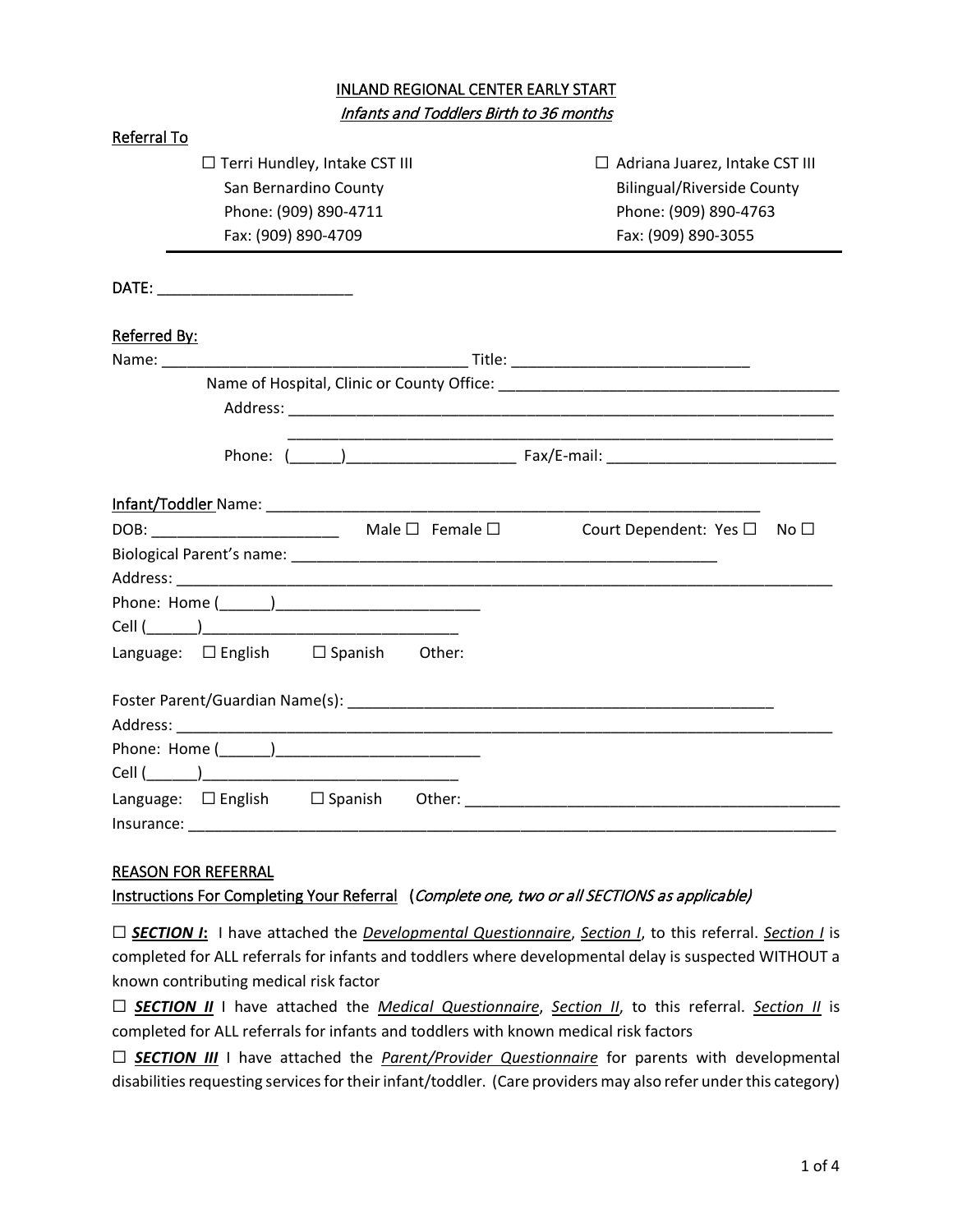#### IMPORTANT

## DETAILED INFORMATION ALLOWS THE EARLY START STAFF TO FULLY UNDERSTAND THE REASON FOR YOUR REFERRAL AND EXPEDITE THE INTAKE EVALUATION PROCESS. IF NECESSARY, A MEMBER OF THE EARLY START STAFF WILL CONTACT YOU TO OBTAIN ADDITIONAL INFORMATION.

#### □ **SECTION I** (DEVELOPMENTAL QUESTIONAIRRE)

### *Check primary reason(s) for concern:*

☐*Physical/Gross Motor* ☐*Fine Motor* ☐*Adaptive/Self Help* ☐*Cognitive/Thinking*  ☐*Communication/Speech* ☐ *Social/Emotional* ☐*Vision Impairment* ☐*Hearing impairment*

#### DEVELOPMENTAL QUESTIONAIRRE

Please respond by checking Yes or No to ALL questions within the developmental domain of concern If Autism Spectrum Disorder is suspected (complete minimum of Social/Emotional, Cognitive/Thinking & Communication/Speech Domains)

| <b>Physical/Gross Motor</b>               | Yes | No        | Communication/Speech                    |     | No        |
|-------------------------------------------|-----|-----------|-----------------------------------------|-----|-----------|
| Lifts head 90 degrees while on tummy      |     |           | Laughs                                  |     |           |
| Rolls over                                |     |           | <b>Babbles</b>                          |     |           |
| Supported: Bears weight on legs           |     |           | Imitates speech sounds eg., raspberries |     |           |
| Sits: No support                          |     |           | Follows direction: verbal cue alone     |     |           |
| Gets to sitting                           |     |           | Says mama and papa specific             |     |           |
| Crawls                                    |     |           | Responds to name when called            |     |           |
| Pulls to stand                            |     |           | Uses words to communicate               |     |           |
|                                           |     |           | #                                       |     |           |
| Cruises holding on                        |     |           | Points to picture when named            |     |           |
| Takes steps with one hand held            |     |           | Points to 3 body parts when named       |     |           |
| Stands alone                              |     |           | Uses two-word phrases                   |     |           |
| Walks unsupported                         |     |           | Imitates new words                      |     |           |
| Displays normal muscle tone               |     |           | Social/Emotional                        | Yes | <b>No</b> |
| Has equal movements bilaterally           |     |           | Quiets/comforts when held               |     |           |
| <b>Fine Motor</b>                         | Yes | <b>No</b> | Maintains periods of eye contact        |     |           |
| Brings hands together                     |     |           | Smiles at mirror image                  |     |           |
| Reaches and grasps objects                |     |           | Laughs during social game; peek-a-boo   |     |           |
| Grasp small object with thumb &<br>finger |     |           | Offers/shares toy with adult            |     |           |
| Drops object into container on request    |     |           | Initiates ball play or social game      |     |           |
| Holds large crayon & scribbles            |     |           | Points to object to indicate interest   |     |           |
| Turns pages in book one by one            |     |           | Shows interest in other children        |     |           |
| Adaptive/Self Help                        | Yes | <b>No</b> | Imitates domestic activities eg,        |     |           |
|                                           |     |           | sweeping                                |     |           |
| Finger feeds                              |     |           | Engages in pretend play eg, on phone    |     |           |
| Drinks from open cup                      |     |           | Cognitive/Thinking                      | Yes | No        |
| Uses spoon                                |     |           | Imitates adult: facial expression       |     |           |
|                                           |     |           | Looks for completely hidden object      |     |           |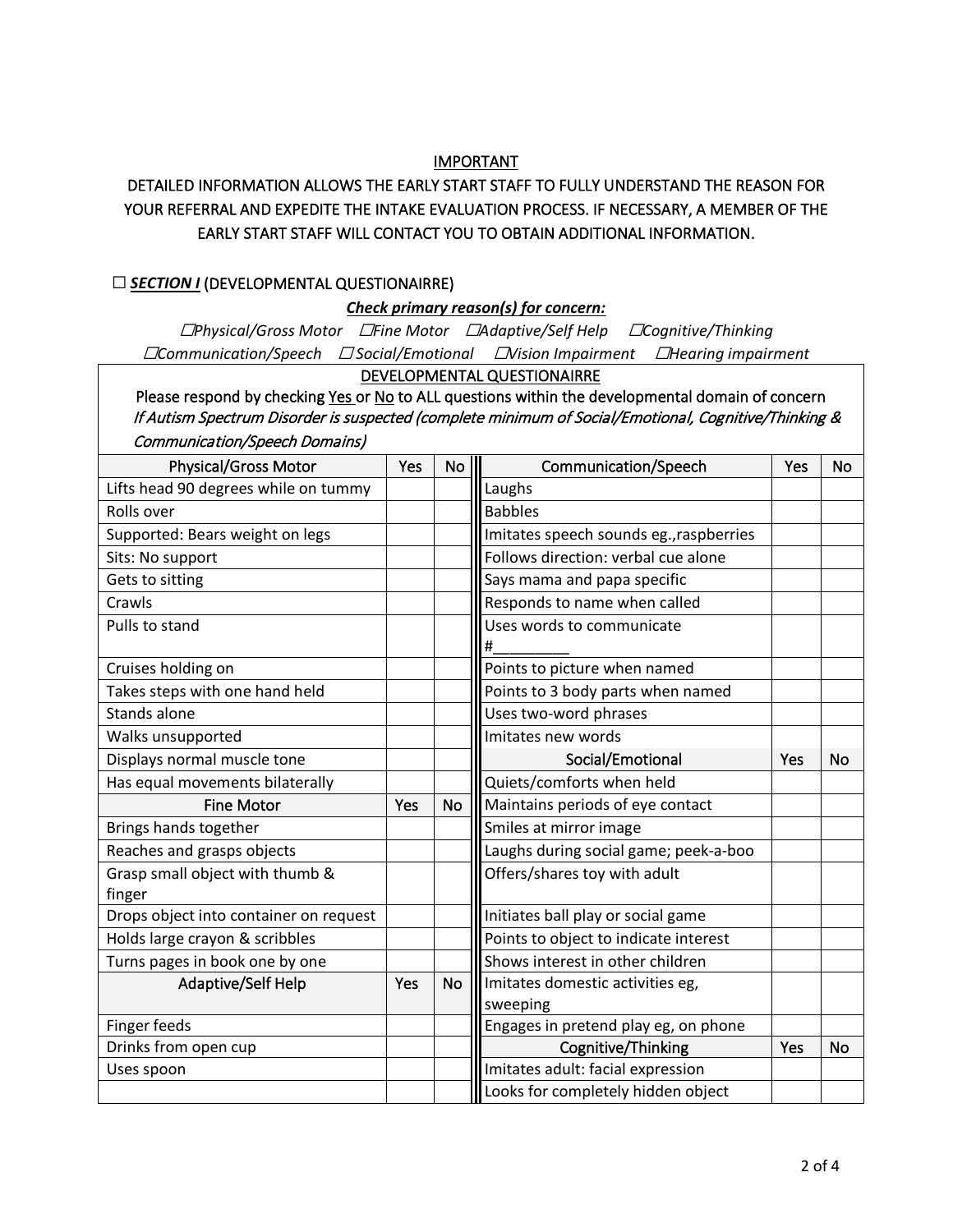| Hearing Concern? Yes $\Box$ No $\Box$ |                | Vision Concern? Yes $\square$ No $\square$ |                |
|---------------------------------------|----------------|--------------------------------------------|----------------|
| Tested? Date:                         | <b>Result:</b> | Tested? Date:                              | <b>Result:</b> |

 $\mathcal{L}_\mathcal{L} = \{ \mathcal{L}_\mathcal{L} = \{ \mathcal{L}_\mathcal{L} = \{ \mathcal{L}_\mathcal{L} = \{ \mathcal{L}_\mathcal{L} = \{ \mathcal{L}_\mathcal{L} = \{ \mathcal{L}_\mathcal{L} = \{ \mathcal{L}_\mathcal{L} = \{ \mathcal{L}_\mathcal{L} = \{ \mathcal{L}_\mathcal{L} = \{ \mathcal{L}_\mathcal{L} = \{ \mathcal{L}_\mathcal{L} = \{ \mathcal{L}_\mathcal{L} = \{ \mathcal{L}_\mathcal{L} = \{ \mathcal{L}_\mathcal{$ \_\_\_\_\_\_\_\_\_\_\_\_\_\_\_\_\_\_\_\_\_\_\_\_\_\_\_\_\_\_\_\_\_\_\_\_\_\_\_\_\_\_\_\_\_\_\_\_\_\_\_\_\_\_\_\_\_\_\_\_\_\_\_\_\_\_\_\_\_\_\_\_\_\_\_\_\_\_\_\_\_\_\_\_\_ \_\_\_\_\_\_\_\_\_\_\_\_\_\_\_\_\_\_\_\_\_\_\_\_\_\_\_\_\_\_\_\_\_\_\_\_\_\_\_\_\_\_\_\_\_\_\_\_\_\_\_\_\_\_\_\_\_\_\_\_\_\_\_\_\_\_\_\_\_\_\_\_\_\_\_\_\_\_\_\_\_\_\_\_\_

Comments:\_\_\_\_\_\_\_\_\_\_\_\_\_\_\_\_\_\_\_\_\_\_\_\_\_\_\_\_\_\_\_\_\_\_\_\_\_\_\_\_\_\_\_\_\_\_\_\_\_\_\_\_\_\_\_\_\_\_\_\_\_\_\_\_\_\_\_\_\_\_\_\_\_\_\_\_

## ☐ *SECTION II* (MEDICAL QUESTIONAIRRE)

|     |           | <b>SECTION II (MEDICAL QUESTIONAIRRE)</b>                                                         |                                  |
|-----|-----------|---------------------------------------------------------------------------------------------------|----------------------------------|
|     |           | <b>MEDICAL QUESTIONARRIRE</b>                                                                     |                                  |
|     |           | No single risk factor or any combination of risk factors, will necessarily make a child eligible. |                                  |
|     |           | Consideration is given to the combination and severity of medical risk factors                    |                                  |
| Yes | <b>No</b> | <b>Risk Factors:</b>                                                                              | <b>Additional Information:</b>   |
|     |           | Prematurity less than 32 weeks gestation and/or low birth                                         | Gestation (weeks):               |
|     |           | weight of less than 1500 grams                                                                    | Birth Weight:                    |
|     |           | Assisted ventilation for 48 hours or longer during the first 28                                   | # of                             |
|     |           | days of life                                                                                      | Days:                            |
|     |           | Small for gestation age: below the third percentile for                                           | Gestational age:                 |
|     |           | estimated gestational age on growth charts                                                        | Birth weight:                    |
|     |           | Asphyxia Neonatorum associated with a five minute APGAR                                           | APGAR 1 minute:                  |
|     |           | score of 0 to 5                                                                                   | 5 minutes:                       |
|     |           | Severe & persistent metabolic abnormality, including but not                                      | Highest bilirubin                |
|     |           | limited to hypoglycemia, acidemia, & hyperbilirubinemia                                           | level:                           |
|     |           | (more than 20 mg/dl)                                                                              |                                  |
|     |           | Neonatal Seizures or nonfebrile seizures                                                          | Anticonvulsant?                  |
|     |           |                                                                                                   | Yes $\square$<br>No <sub>1</sub> |
|     |           |                                                                                                   |                                  |
|     |           | Central nervous system lesion or abnormality                                                      | Describe:                        |
|     |           |                                                                                                   |                                  |
|     |           | Central nervous system infection                                                                  | Describe:                        |
|     |           | Biochemical insult including, but not limited to, injury,                                         | Describe:                        |
|     |           | accident or illness which may seriously or permanently                                            |                                  |
|     |           | affect developmental outcome                                                                      |                                  |
|     |           | Multiple congenital anomalies or genetic disorders which                                          | Describe:                        |
|     |           | may affect developmental outcome                                                                  |                                  |
|     |           | Prenatal exposure to teratogens                                                                   | Describe:                        |
|     |           | Prenatal substance exposure, positive infant toxicology                                           | Describe:                        |
|     |           | screen or symptomatic toxicity or withdrawal                                                      |                                  |
|     |           | Clinically significant failure to thrive, including but not                                       | Describe:                        |
|     |           | limited to, weight persistently below 3 <sup>rd</sup> percentile for age                          |                                  |
|     |           | on growth chart or less than 85% of the ideal weight for age                                      |                                  |
|     |           | and/or acute weight loss or failure to gain weight with the                                       |                                  |
|     |           | loss of two or more major percentiles on the growth curve                                         |                                  |
|     |           | Persistent muscle tone abnormality beyond that associated                                         | Describe:                        |
|     |           | with a known condition                                                                            |                                  |